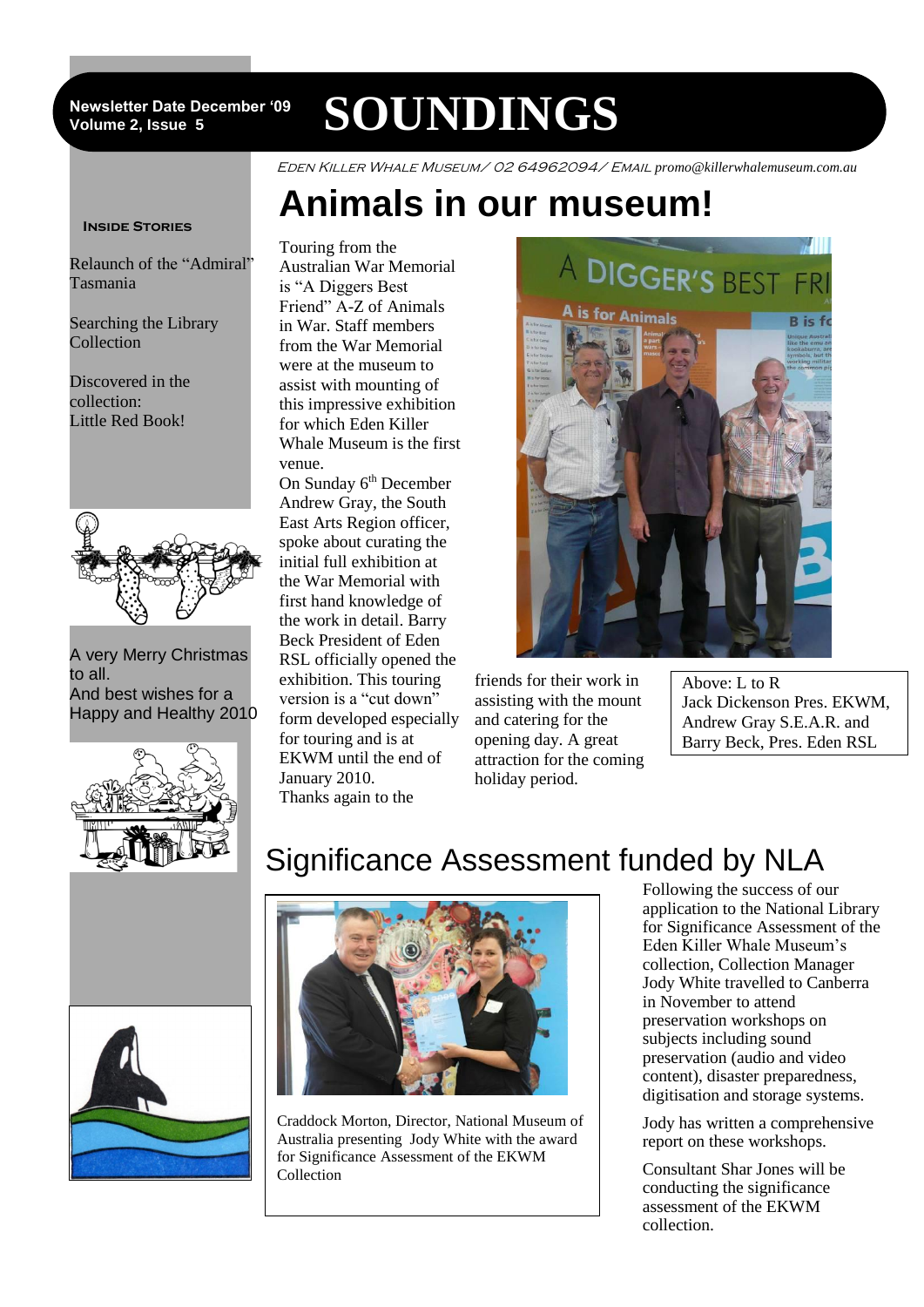#### *Relaunch of Australia's oldest commercial vessel* **ADMIRAL**

While in Hobart recently I visited good friends of the Eden Killer Whale Museum, Jan and Bern Cuthbertson. Bern had visited Eden several times in recent past on *Elizabeth* and *Norfolk* replica vessels built to re enact the voyages of discovery by George Bass and Matthew Flinders. Bern and a band of willing and skilled helpers have restored *Admiral* a very beautiful vessel. She is in fact a window on the past, back to the days when men convicted in England for what today would be classed as petty crime, were transported out of sight and (mostly) out of mind to the most far-flung colony in the British Clockwise from top Empire. It is the way in Dock on Saturday 5th /~admiral/index.html which a small part of these men, the ferry

boatmen (later watermen) of Hobart Town, handled their exile and rose to become important contributors to their new home

*Admiral* was "found" on Mitchell's Island in the Manning River in 2006 named *Myra,* and after much research (to establish her identity), organisation, work and travel, she was in a disused shed on an apple orchard South of Hobart and restoration was underway.

Three years later she was ready for relaunch on 28<sup>th</sup> November. After rowing and sailing to Hobart, visiting towns along the way, she arrived at Hobart's Waterman's Dock on Saturday 5th December, at 12 midday with the Governor of

Tasmania aboard. Bern wrote and published "In the Wake of Matthew Flinders" a journal of those previous projects and voyages, and has recently self published "Small Ships that have Shaped My Life" an autobiography giving a glimpse of a remarkable life on the sea in the waters around Tasmania and beyond. Both well worth the read. Congratulations Bern and crew on another job well done and thanks for providing such precious information for others to share. More detail on this

amazing project can be found at http://home.vicnet.net.au

left: ADMIRAL on launch day in August 1865

Relaunch in Huonville 28<sup>th</sup> November 2009

Sailing from Huonville to Hobart December 2009

Arrival at Waterman's Dock Hobart 5<sup>th</sup> December 2009 with the Governor of Tasmania on board (note the change of flag to state flag with the governor on board)







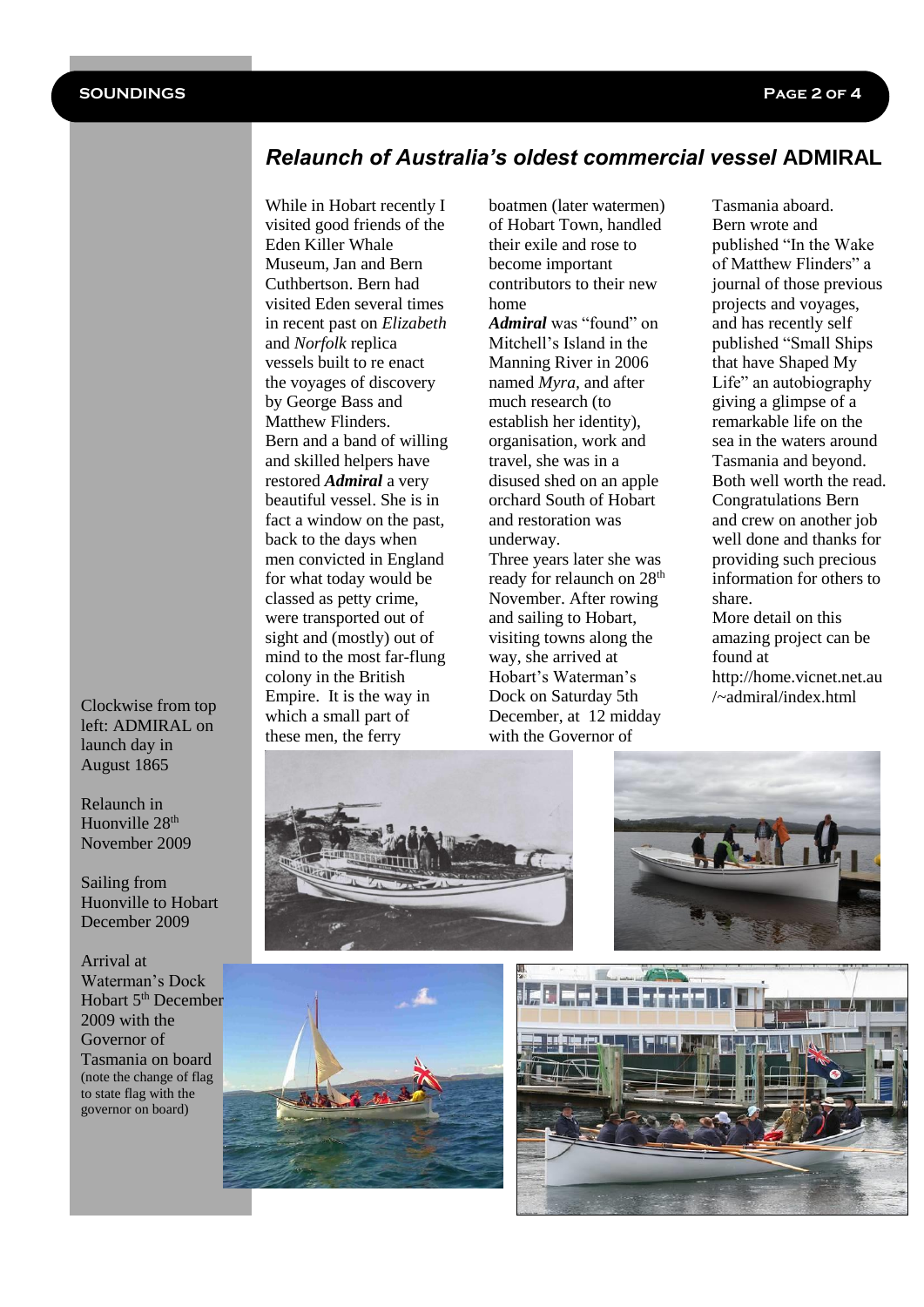## **Little Red Book Rockets onto Display !!**

Examination, investigation and cataloguing are essential in the care and interpretation of objects held in a cultural institution. For those of us in the business of caring for collections, there is nothing new in this opening statement. This week, a simple exhibition changeover revealed just how important this process is.

A change in the expectation of gallery usage for travelling exhibitions resulted in a gap in display content. A solution was to relocate part of the exhibition material that would have been stored during this period. It was an easy enough solution. Based on shipwrecks on the far south coast, material relating to lifesaving equipment and particular wrecks was either reproduced or retrieved from the archives.

From previous audits of the collection, I had knowledge of three books relating to rocket lifesaving equipment. All three books contained the same catalogue number with little information on the database. I knew one was quite obviously a treasure, a black rectangular hardcover containing the places, dates and times of drills conducted by the Eden Rocket Brigade, which in more recent years lists members attending the drill. I knew this to be an interesting little historic record containing entries from the 1920s to the 1970s and an obvious choice to show alongside the rocket lifesaving apparatus already on display. The other books were two plain red covered books with simple gold lettering both, on cursory examination, appearing to be instruction manuals. One belied the resplendent and diverse history contained within. On closer inspection in preparation for display, one of the

instruction manuals clearly dated it to c1927. The other contained beautifully intricate black and white etched illustrations of the rocket brigade team firing a range of equipment at shipwreck events. From the illustrative style and the printing technique whereby the letters were imprinted deep within the page, I felt this had a great age. The rear inside cover revealed all. Handwritten in ink was the flourishing notation made by Eden's first Harbour Master, dated 1886 (see image). This plain covered book was a key publication for our Harbour Master. Not only an instruction manual on how to erect, light, launch and command the drill squad members, it also contains a list of equipment, alongside which are pencil notations marking the number of items kept and those not in working order at the time. In addition to the local connection (as mentioned previously), the book is also a wonderful example of illustrative and printing techniques of the 1880s. The worn areas where the spine and pages meet reveal bookbinding techniques of the period. It is also obviously a rich resource on the styles of lifesaving equipment, techniques for revival and medicinal remedies prescribed.

This single unassuming item is in no way bedazzling to look at from the outside. The multiple significances such as the connection with Eden's first Harbour Master together with the historic practices of our culture in the late  $19<sup>th</sup>$  century do however shine brilliantly from each page. The book is now on display

after being catalogued in detail, earmarked as a high priority for professional preservation assessment, and digitised so that



Rocket Apparatus Instruction booklet donated from the Maritime Services Board (unknown date) Notation by Bourn Russell, Harbour Master Twofold Bay 1886 inside the rear cover, shown in picture below.



researchers can access the information contained within. Cataloguing an item is much more than describing and assigning a number. A key part of the process is identifying its links with the local, national and international community through close visual and intellectual interrogation. The book will be on display until May 2010.

Jody White Collection Manager